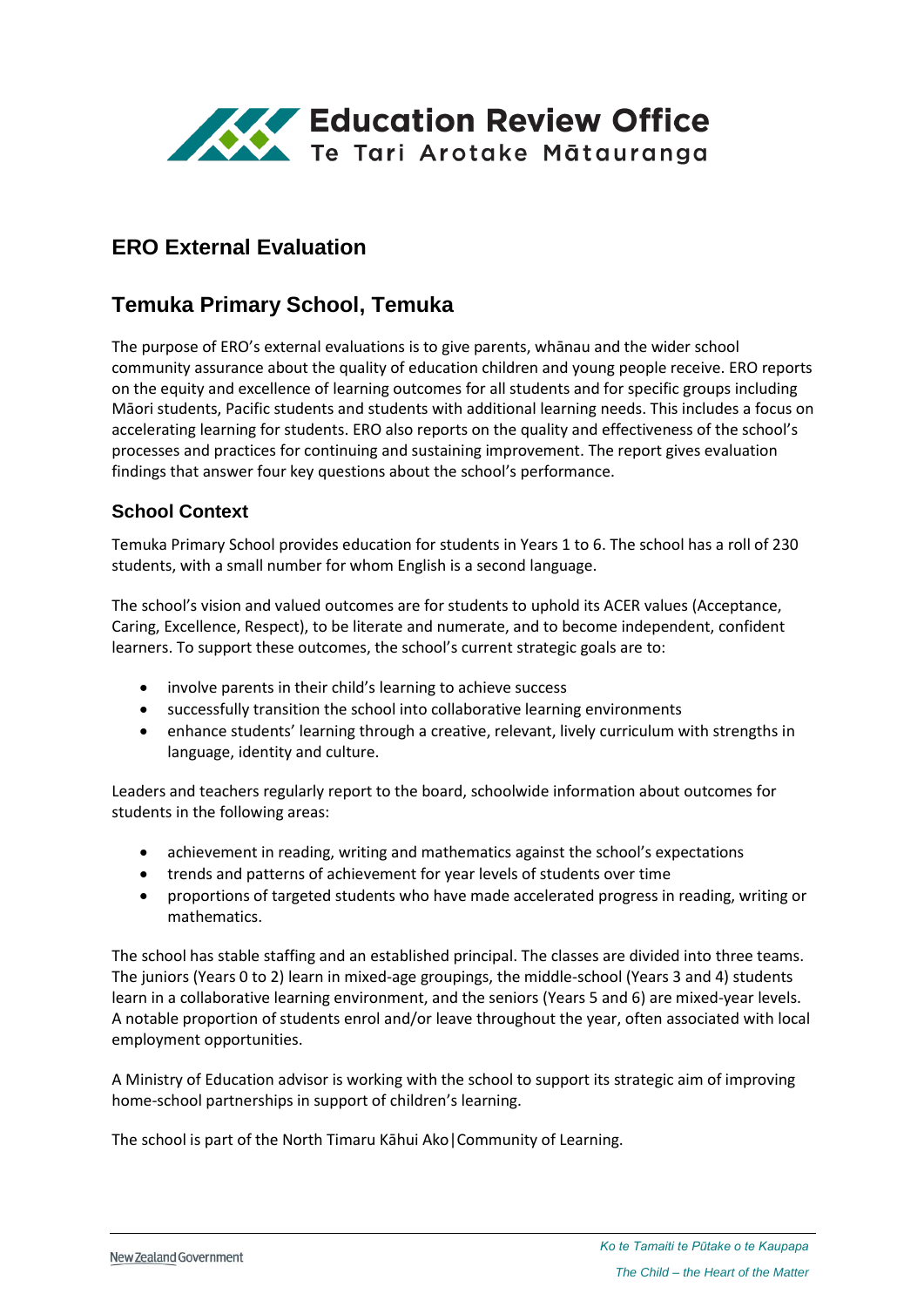# **Evaluation Findings**

### **1 Equity and excellence – achievement of valued outcomes for students**

### **1.1 How well is the school achieving equitable and excellent outcomes for all its students?**

The school is achieving equitable and excellent outcomes for its students increasingly well.

It can show that over the last three years (2015-2017) approximately two thirds of all of its students achieved at or above its expectations in reading and mathematics. Most students over this time achieved at these levels in writing.

Māori students' achievement (2015-2017) indicates they achieve as well or better than their peers at the school in reading and writing, but not as well in mathematics. This disparity is decreasing. At the time of this review in 2018, just over half of the school's Māori students were achieving at or above the school's expectations in reading and two thirds at these levels in writing and mathematics.

There is significant and increasing (2015-2017) disparity for boys in writing. Leaders and teachers have identified this and made it a priority in student target setting and staff development.

#### **1.2 How well is the school accelerating learning for those Māori and other students who need this?**

The school is accelerating the learning for those Māori and other students who need this.

Recent analysis of student progress in 2017 shows that most Māori students are making sufficient or accelerated progress in reading, writing and mathematics.

The school specifically targets those students whose learning needs to be accelerated. Data over the last three years shows it is increasingly effective in accelerating the progress of these students in reading. In 2017 it accelerated the majority of these learners in this area. Accelerated progress for targeted learners in mathematics in 2015 and 2016 was not as effective, with less than half of these learners accelerating their progress.

## **2 School conditions for equity and excellence – processes and practices**

#### **2.1 What school processes and practices are effective in enabling achievement of equity and excellence, and acceleration of learning?**

School processes and practices that are effectively enabling achievement of equity and excellence in acceleration of learning are:

- a strong focus on building and sustaining secure relationships for students
- the provision of a responsive curriculum
- individual learning planning for students who need their progress accelerated
- the close monitoring and reporting of students' achievement and progress.

Leaders and teachers recognise that students learn best when they have caring, positive and inclusive relationships with their teachers and each other. The school is structured in such a way as to enable young children to stay with their teacher for two years. Teachers know their students well and are able to identify and provide for their specific learning needs.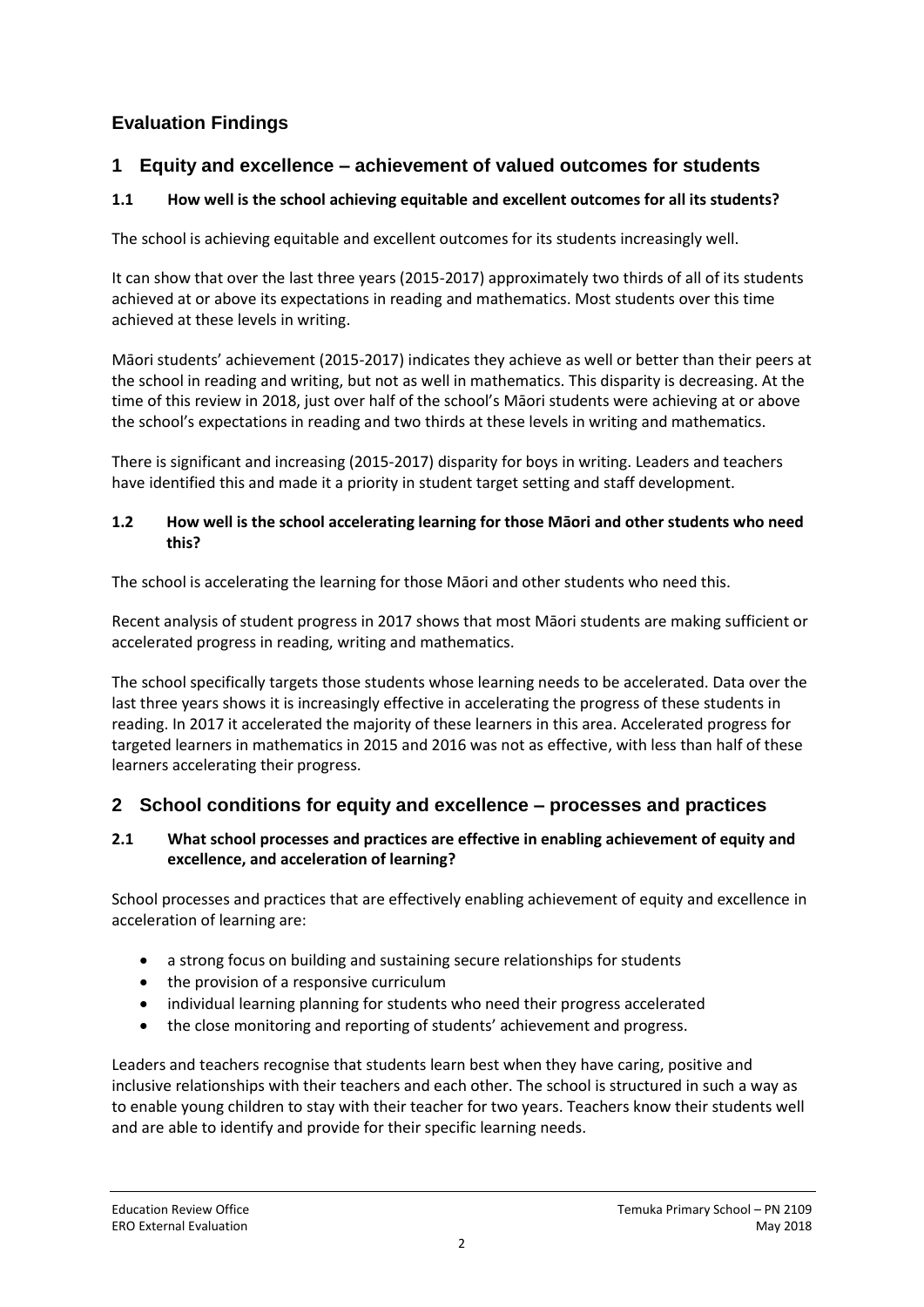Significant development of the curriculum has occurred since the 2015 ERO review. It provides students with a variety of rich, authentic learning experiences. This has raised levels of student engagement in their learning. The aims of growing students who uphold the ACER values and become confident, independent learners are well integrated throughout the curriculum. These aims have contributed positively to the development of student pride and engagement in their school.

Students who need extra support to succeed are identified and well provided for so that their learning is tailored to their specific needs. Their progress is very closely monitored. Teachers' inquiries into what best supports these learners' progress, as part of a strengthened appraisal system, are improving equitable outcomes. The board ensures this support is well resourced, with additional staff and a range of specific programmes designed to accelerate students' learning.

#### **2.2 What further developments are needed in school processes and practices for achievement of equity and excellence, and acceleration of learning?**

Internal evaluation processes and practices could be further developed and strengthened. This should include a much greater evaluative component to all reporting, including that to the board. This reporting should make more explicit the intended and actual outcomes for students. Deeper analysis of student achievement and progress, and achievement with respect to the school's valued outcomes for learners should also be an integral part of this. More evaluative reporting focused on outcomes for specific groups of learners should better inform the board for its decision making.

It would be timely for leaders to ensure that there is a shared understanding amongst teachers and themselves about what constitutes sufficient progress across learning areas and with respect to the school's valued outcomes for learners. Once this is in place, teachers and leaders will be better placed to evaluate the sufficiency of progress learners are making and have clearer information about what is working and what is not. This should enable teachers and leaders to more deeply inquire into trends and patterns in achievement information over time.

There is scope for greater clarity in reporting student achievement and progress information to the board. Leaders and teachers could refine this reporting so that the board receives clearer overviews of achievement and progress information at a whole school and identified group level.

## **3 Board assurance on legal requirements**

Before the review, the board and principal of the school completed the ERO board assurance statement and self-audit checklists. In these documents they attested that they had taken all reasonable steps to meet their legislative obligations related to the following:

- board administration
- curriculum
- management of health, safety and welfare
- personnel management
- finance
- asset management.

During the review, ERO checked the following items because they have a potentially high impact on student safety and wellbeing:

- emotional safety of students (including prevention of bullying and sexual harassment)
- physical safety of students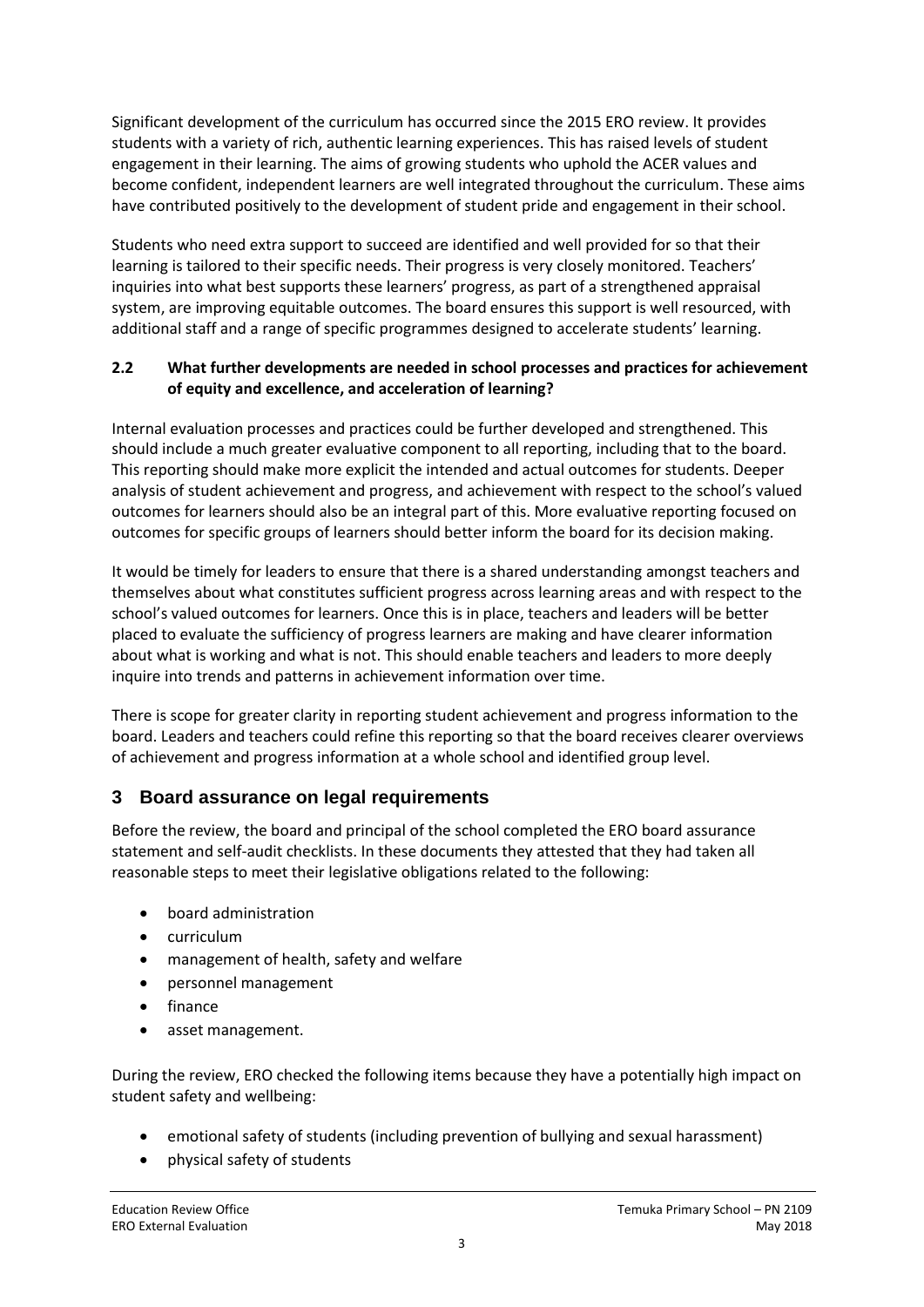- teacher registration and certification
- processes for appointing staff
- stand down, suspension, expulsion and exclusion of students
- attendance
- school policies in relation to meeting the requirements of the Vulnerable Children Act 2014.

### **4 Going forward**

#### **Key strengths of the school**

For sustained improvement and future learner success, the school can draw on existing strengths in the:

- positive, caring, inclusive relationships within the school that enable all children to feel welcomed and supported
- school's responsive curriculum that empowers learners and builds their sense of responsibility
- specific, well-planned support students receive that is tailored to meet their learning needs.

#### **Next steps**

For sustained improvement and future learner success, priorities for further development are in:

- strengthening internal evaluation, inquiry and knowledge building that creates greater understanding and sharing of what makes a bigger difference for all learners
- deepening analysis of students' achievement and progress overall and for specific groups to provide the teachers, leaders and trustees with relevant information for decision making
- clarifying teachers' expectations for what constitutes sufficient progress for students across all learning areas, and evaluating and reporting against these.

#### **ERO's next external evaluation process and timing**

ERO is likely to carry out the next external evaluation in three years.

Lustery Patterson

Dr Lesley Patterson Deputy Chief Review Officer Southern Te Waipounamu - Southern Region

14 May 2018